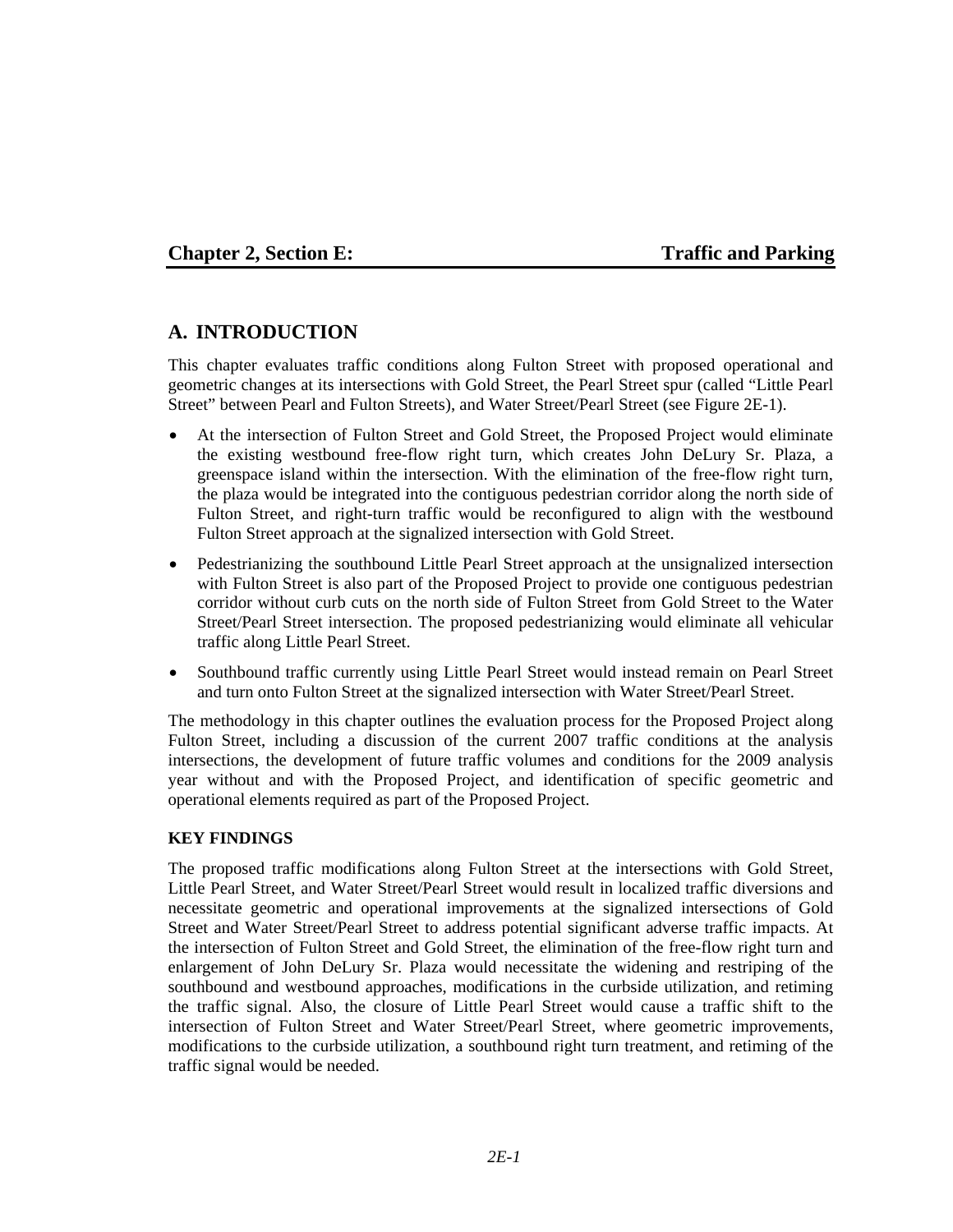



**Figure 2E-1**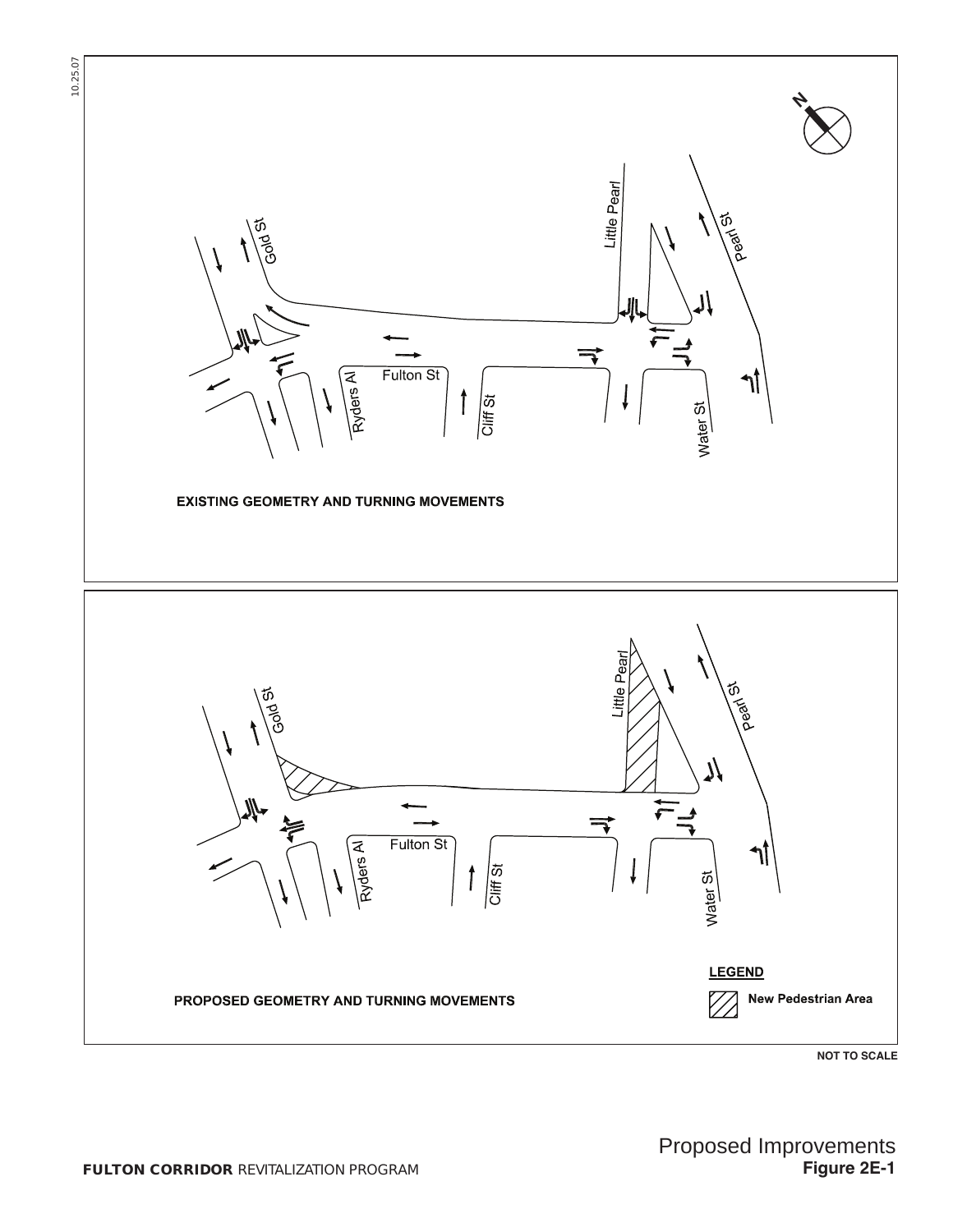#### **Fulton Corridor Revitalization Program**

Overall, the Proposed Project, in concert with these traffic improvements, would result in approximately the same or better traffic conditions than those expected for future conditions without the Proposed Project and would not result in any significant adverse traffic impacts. Also, pedestrian level of service analyses show that there would be no significant adverse impacts resulting from the Proposed Project on crosswalks at Fulton Street and Gold Street, and Water Street/Pearl Street.

The analysis of traffic and pedestrian conditions in this chapter follows a series of prescribed steps, which are described in more detail below:

- Description of the existing roadway network for the analysis conditions, including the study locations and peak hours;
- Definition of delay criteria for traffic analysis of signalized and unsignalized intersections;
- Analysis of existing traffic levels of service;
- Determination of the traffic volumes projected for future conditions without the Proposed Project;
- Analysis of projected future traffic levels of service without the Proposed Project;
- Determination of the diversions of future traffic volumes due to the Proposed Project;
- Discussion of geometric and operational design elements associated with the Proposed Project;
- Analysis of projected future traffic levels of service with the Proposed Project;
- Determination of significant adverse traffic impacts;
- Comparison of projected future traffic levels of service without and with the Proposed Project; and
- Comparison of pedestrian conditions without and with the Proposed Project.

# **B. EXISTING CONDITIONS**

## **ROADWAY NETWORK AND TRAFFIC STUDY AREA**

The traffic study area consists of several closely spaced intersections along Fulton Street near the South Street waterfront (see Figure 2E-2). Two signalized and one unsignalized intersection were analyzed as part of this study. The two signalized intersections are Fulton Street at Gold Street, and Fulton Street at Water Street/Pearl Street. The unsignalized intersection is Fulton Street at the Pearl Street spur (called Little Pearl Street between Pearl and Fulton Streets). The two signalized intersections are at either side of the study area, and the unsignalized intersection lies between them, within approximately 80 feet of the intersection of Fulton Street and Water Street/Pearl Street. Northbound Cliff Street and southbound Ryders Alley, which are both unsignalized, are the only other intersections on Fulton Street between Gold Street and Water Street/Pearl Street. Cliff Street and Ryders Alley operate as "T" intersections with Fulton Street, and were observed to have minor traffic volumes; they would most likely not be significantly impacted by the Proposed Project, and have not been included in these analyses.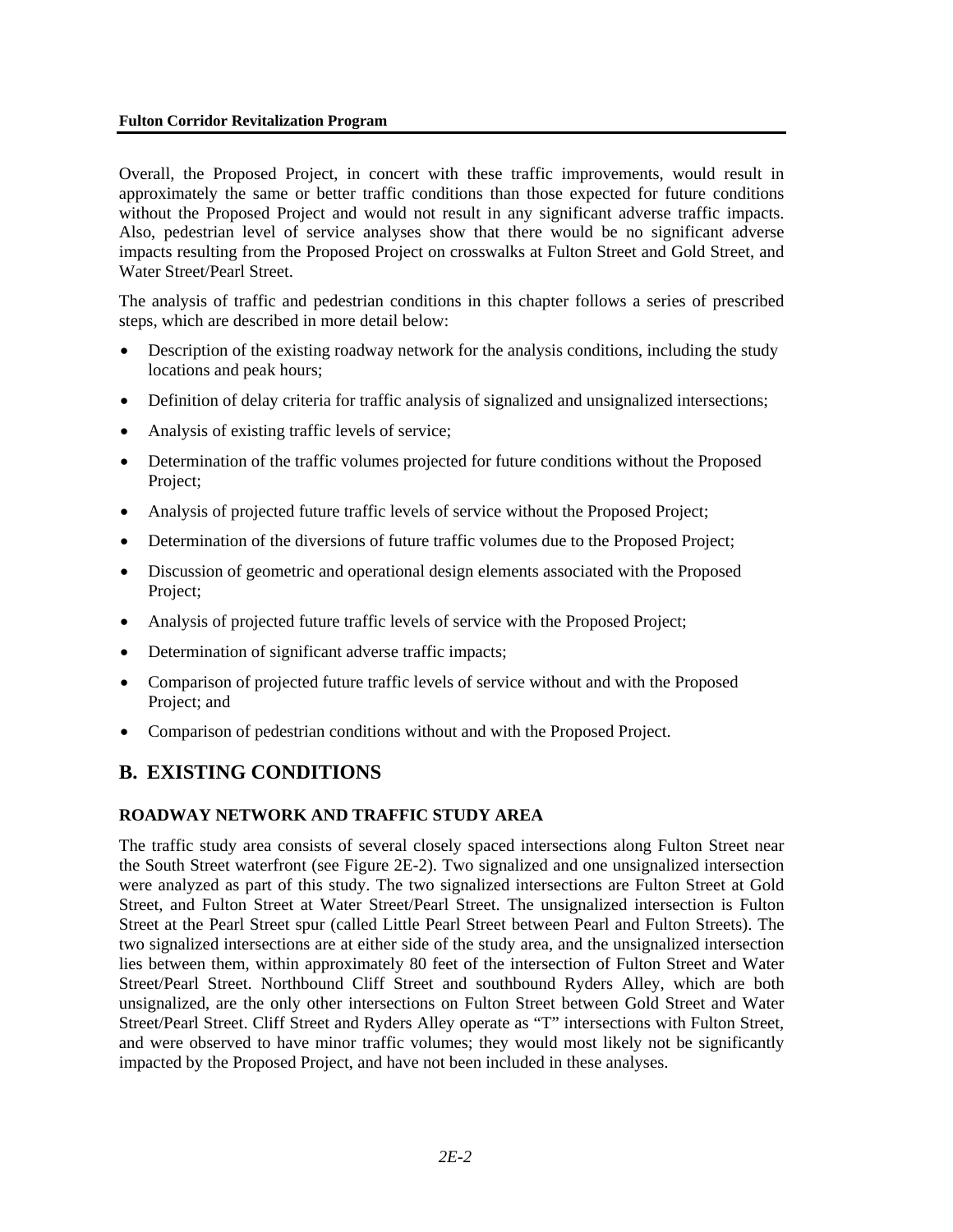Between Gold and Water Streets, two-way Fulton Street is generally oriented from southeast (eastbound) to northwest (westbound) and includes one moving lane in each direction, with parking along the curbs. The westbound moving lane widens approaching the free-flow right turn to Gold Street, where the roadway forks to form John DeLury Sr. Plaza. West of Gold Street, Fulton Street becomes westbound-only with one moving lane and parking on both sides. Eastbound Fulton Street terminates as a vehicular roadway at the intersection with Water Street/Pearl Street, where the roadway becomes a pedestrian-only corridor leading to the South Street waterfront.

On the south leg of the intersection with Fulton Street, Water Street is two-way with two moving lanes in each direction and parking along the curbs. Pearl Street forms the north leg of the intersection, which also has two moving lanes in each direction, with no parking due to a series of bus stops on both sides for New York City Transit (NYCT) and various tour buses.



**Figure 2E-2: Traffic Study Area** 

Little Pearl Street runs southbound with one moving lane from Pearl Street to Fulton Street, a distance of approximately 170 feet, and continues further south to John Street, where it continues as Pearl Street. Little Pearl Street, along with Pearl Street and Fulton Street, forms a large traffic triangle, which includes a playground.

On the west side of the study area, Gold Street is generally oriented in the north-south direction. North of Fulton Street, Gold Street is two-way but is one-way southbound south of the intersection with Fulton Street. The southbound approach to Fulton Street is one moving lane with parking along the west curb.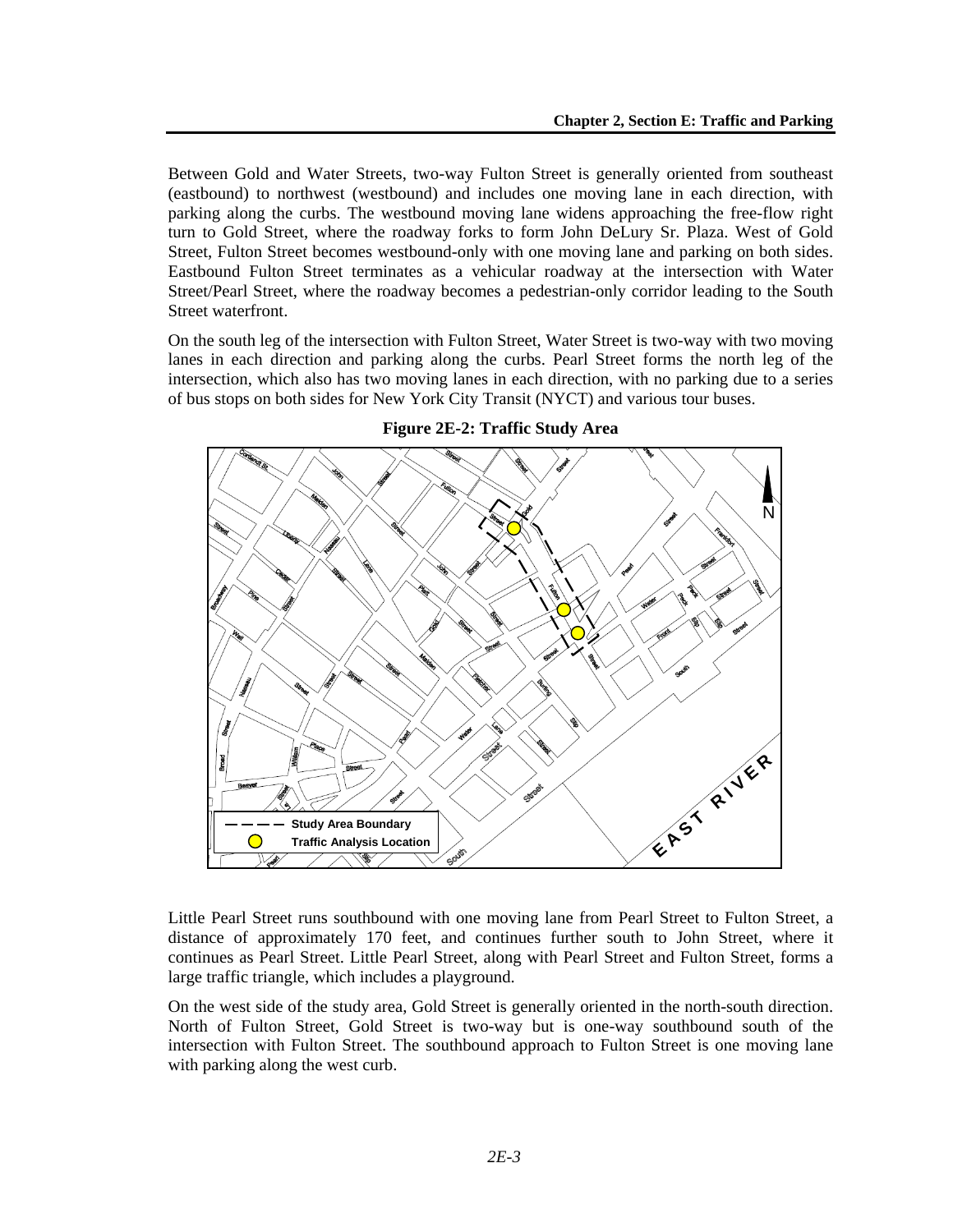### **EXISTING TRAFFIC VOLUMES AND LEVELS OF SERVICE**

The analyses begin with an assessment of existing traffic conditions in the study area. The existing conditions are analyzed under normal weekday peak hour roadway conditions, including the 8:15-9:15 AM weekday morning, 12:00-1:00 PM weekday midday, and 5:00-6:00 PM weekday evening.

Analyses of traffic conditions in urban areas are based on critical conditions at intersections and are defined in terms of levels of service. According to the *Highway Capacity Manual 2000*  (HCM), which was used for these analyses, levels of service (LOS) at signalized intersections are defined in terms of the average control delay per vehicle at an intersection, as follows:

- LOS A describes operations with very low delays, i.e., 10.0 seconds or less per vehicle. This occurs when signal progression is extremely favorable and most vehicles arrive during the green phase. Most vehicles do not stop at all.
- LOS B describes operations with delays in the range of 10.1 to 20.0 seconds per vehicle. This generally occurs with good progression and/or short cycle lengths. Again, most vehicles do not stop at the intersection.
- LOS C describes operations with delays in the range of 20.1 to 35.0 seconds per vehicle. These higher delays may result from fair progression and/or longer cycle lengths. The number of vehicles stopping is significant at this level, although many still pass through the intersection without stopping.
- LOS D describes operations with delays in the range of 35.1 to 55.0 seconds per vehicle. At LOS D, the influence of congestion becomes more noticeable. Longer delays may result from some combination of unfavorable progression, long cycle lengths, or high volume-tocapacity (v/c) ratios. Many vehicles stop, and the proportion of vehicles not stopping declines. Delays of 45.0 seconds or greater are considered marginally unacceptable; delays under 45.0 seconds are considered marginally acceptable.
- LOS E describes operations with delays in the range of 55.1 to 80.0 seconds per vehicle. These high delay values generally indicate poor progression, long cycle lengths, and high v/c ratios.
- LOS F describes operations with delays in excess of 80.0 seconds per vehicle. This is considered to be unacceptable to most drivers. This condition often occurs with oversaturation, i.e., when arrival flow rates exceed the capacity of the intersection. It may also occur at high v/c ratios with cycle failures. Poor progression and long cycle lengths may also be contribute to such delays. Often, vehicles do not pass through the intersection in one signal cycle.

Levels of service A, B, and C are considered acceptable; LOS D is generally considered marginally acceptable up to mid-LOS D (45 seconds of delay for signalized intersections), and is considered unacceptable above mid-LOS D. LOS E and F are considered unacceptable.

For unsignalized intersections, delay is defined as the total elapsed time from when a vehicle stops at the end of the queue until the vehicle departs from the stop line: LOS A describes operations with very low delay, i.e., 10.0 seconds or less per vehicle; LOS B describes operations with delays in the range of 10.1 to 15.0 seconds; LOS C has delays in the range of 15.1 to 25.0 seconds; LOS D, 25.1 to 35.0 seconds per vehicle; and LOS E, 35.1 to 50.0 seconds per vehicle, which is considered to be the limit of acceptable delay. LOS F describes operation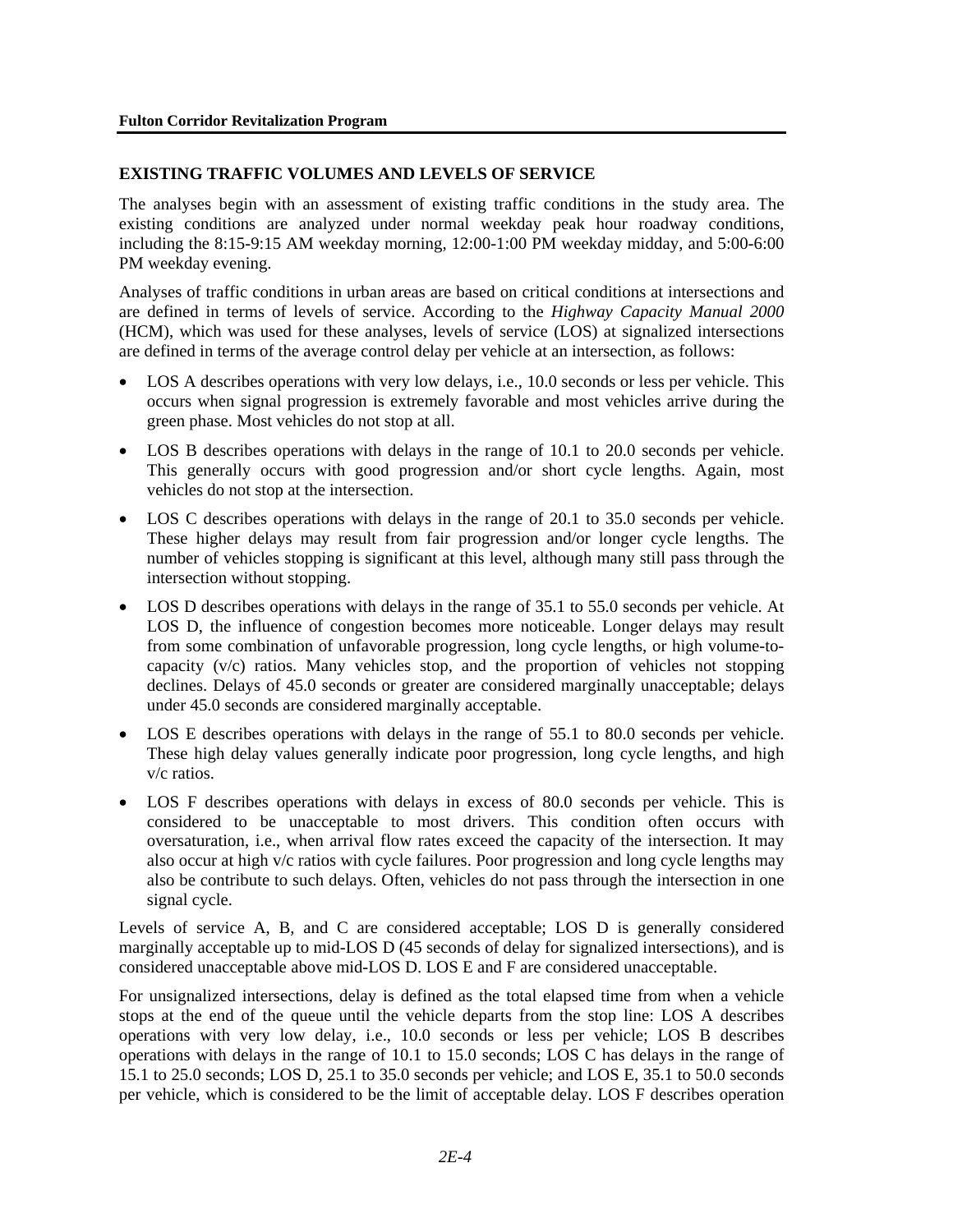with delays in excess of 50.0 seconds per vehicle, which is considered unacceptable to most drivers. This condition exists when there are insufficient gaps of suitable size to allow side street traffic to cross safely through a major vehicular traffic stream.

Figure 2E-3 shows the existing traffic volumes. Between Water Street and Little Pearl, westbound Fulton Street carries approximately 110–170 vehicles per hour (vph) during the three weekday peak hours. Between Little Pearl and Gold Streets, westbound Fulton Street is traveled by about 290–450 vph. The increase in traffic through the intersection with Little Pearl is due to a relatively high right-turn volume from Little Pearl Street—approximately 170–240 vph during the AM, midday, and PM peak periods. Most traffic traveling from Pearl Street to westbound Fulton Street uses Little Pearl Street instead of the southbound right at the signalized intersection at Water Street. Eastbound Fulton Street between Gold Street and Water Street /Pearl Street carries approximately 150–230 vph during the three weekday peak hours.

The free-flow right turn from westbound Fulton Street onto northbound Gold Street is traveled by about 130–210 vph with the highest volume during the AM peak hour. Southbound Gold Street approaching Fulton Street carries approximately 280–360 vph during the analysis periods, with a significant portion of that traffic (170–230 vph) turning left onto eastbound Fulton Street.

Northbound Water Street approaching Fulton Street is traveled by about 740–1,000 vph during the three weekday peak hours, with the highest volume during the PM peak hour. In the opposite direction, Pearl Street carries approximately by 310–580 vph to Fulton Street. Adjacent to Pearl Street, Little Pearl Street carries about 230–360 vph to the unsignalized approach at Fulton Street, again, with a significant number of right turns, approximately 170–240 vph during the AM, midday, and PM peak periods.

Table 2E-1 summarizes the existing traffic levels of service. During the AM and PM peak hours, all of the study intersections currently operate at overall LOS B and C, except for the intersection of Fulton Street and Water Street/Pearl Street, which operates at marginally acceptable overall LOS D in the PM period (the "overall" level of service is a weighted average of all of the individual traffic movements). No individual movements operate at LOS E or F during the AM and PM peak hours. During the midday, increased pedestrian flows along Fulton Street cause additional delays for vehicular traffic, especially at the unsignalized southbound Little Pearl Street approach at Fulton Street. Finding acceptable gaps through the pedestrian flow across the approach and the major traffic movements becomes increasingly difficult, causing the approach to operate at unacceptable LOS F. Similarly, high pedestrian volumes in the south crosswalk at the intersection of Fulton and Water Streets results in unacceptable LOS E conditions for the eastbound Fulton Street approach. During the midday peak hour, two intersections, Fulton Street at Gold Street and at Little Pearl Street, operate at marginally acceptable overall LOS D while Fulton Street at Water Street/Pearl Street is at acceptable overall LOS C.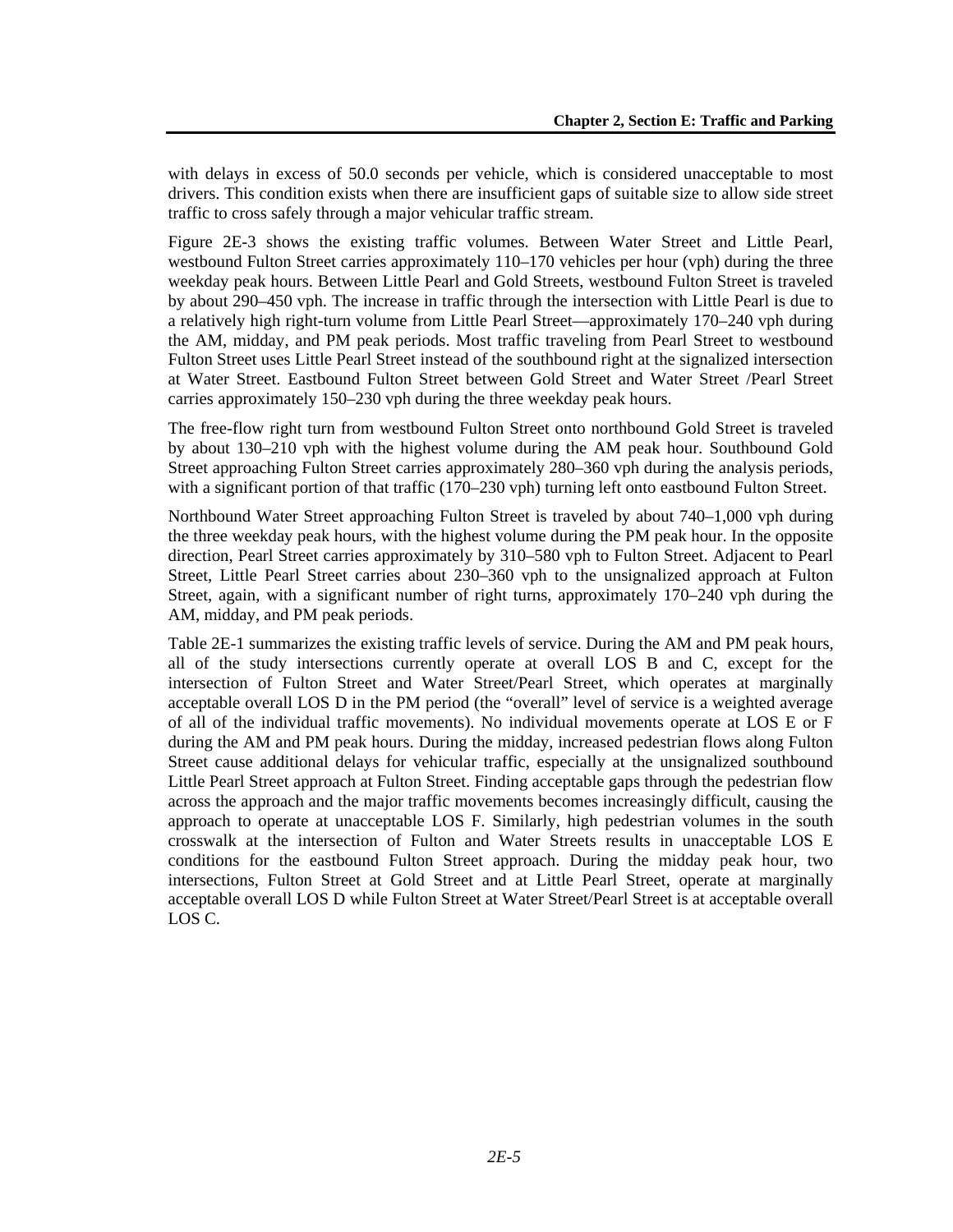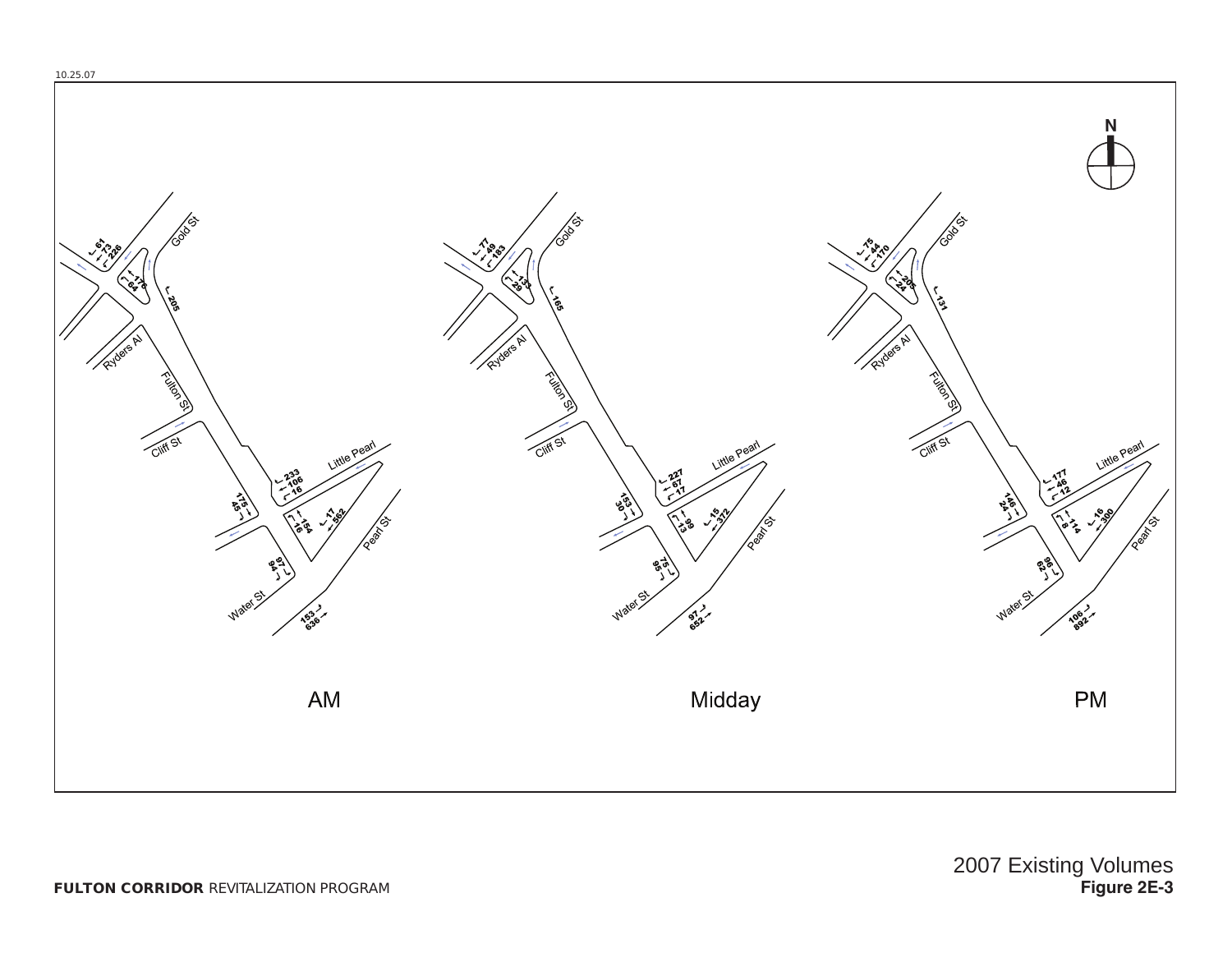|                                                  |                             |                |              |                     |               | Levels of Service Summary—2007 Existing Conditions |              |                             |                          |                         |                          |                     |             |
|--------------------------------------------------|-----------------------------|----------------|--------------|---------------------|---------------|----------------------------------------------------|--------------|-----------------------------|--------------------------|-------------------------|--------------------------|---------------------|-------------|
|                                                  |                             |                |              | AM (8:15 - 9:15 AM) |               |                                                    |              | Midday (12:00 AM - 1:00 PM) |                          |                         |                          | PM (5:00 - 6:00 PM) |             |
| <b>INTERSECTION &amp; APPROACH</b>               |                             | Mvt.           | V/C          | Delay               | LOS           | Mvt.                                               | V/C          | Delay                       | LOS                      | Mvt.                    | V/C                      | Delay               | <b>LOS</b>  |
| <b>FULTON STREET CORRIDOR</b>                    |                             |                |              |                     |               |                                                    |              |                             |                          |                         |                          |                     |             |
| FULTON STREET & WATER STREET / PEARL STREET      |                             |                |              |                     |               |                                                    |              |                             |                          |                         |                          |                     |             |
| Water Street / Pearl Street                      | <b>NB</b>                   | LT.            | 0.92         | 36.4                | D             | LT.                                                | 0.83         | 27.5                        | C                        | LT                      | 0.98                     | 44.6                | D           |
|                                                  | <b>SB</b>                   | TR             | 0.59         | 14.5                | B             | TR                                                 | 0.35         | 11.3                        | B                        | TR                      | 0.37                     | 11.5                | B           |
| <b>Fulton Street</b>                             | EB                          | LR.            | 0.72         | 44.4                | D             | LR.                                                | 0.86         | 61.4                        | E                        | LR.                     | 0.79                     | 52.8                | D           |
|                                                  | <b>Overall Intersection</b> | ٠              | 0.85         | 29.1                | $\mathbf C$   | $\blacksquare$                                     | 0.84         | 27.7                        | $\mathbf C$              | ۰                       | 0.92                     | 37.6                | D           |
| FULTON STREET & PEARL STREET SPUR [Unsignalized] |                             |                |              |                     |               |                                                    |              |                             |                          |                         |                          |                     |             |
| Pearl Street Spur                                | <b>SB</b>                   | LTR.           | 0.68         | 22.4                | $\mathcal{C}$ | LTR.                                               | 0.95         | 63.4                        | F                        | LTR.                    | 0.62                     | 24.5                | C           |
| <b>Fulton Street</b>                             | <b>FB</b>                   | TR             | $\sim$       | $\sim$              |               | TR                                                 | $\sim$       | $\overline{\phantom{a}}$    | $\overline{\phantom{a}}$ | TR                      | $\overline{\phantom{a}}$ | $\sim$              | $\sim$      |
|                                                  | <b>WB</b>                   | LT.            | 0.02         | 8.1                 | A             | LT.                                                | 0.02         | 8.0                         | A                        | LT.                     | 0.02                     | 8.1                 | A           |
|                                                  | <b>Overall Intersection</b> |                |              | 12.4                | R             |                                                    |              | 33.1                        | D                        |                         |                          | 12.3                | R           |
| <b>FULTON STREET &amp; GOLD STREET</b>           |                             |                |              |                     |               |                                                    |              |                             |                          |                         |                          |                     |             |
| Gold Street<br><b>Fulton Street</b>              | <b>SB</b><br>WB             | LTR<br>LT.     | 0.74<br>0.79 | 22.8<br>43.5        | C<br>D        | LTR.<br>LT                                         | 0.87<br>0.68 | 35.9<br>37.4                | D<br>D                   | LTR.<br>LT <sub>1</sub> | 0.84<br>0.63             | 35.6<br>32.1        | D<br>C      |
|                                                  | <b>Overall Intersection</b> | $\blacksquare$ | 0.76         | 30.1                | $\mathbf C$   | ٠                                                  | 0.80         | 36.4                        | $\bf{D}$                 |                         | 0.76                     | 34.1                | $\mathbf C$ |

**Table 2E-1 Levels of Service Summary—2007 Existing Conditions**

**Notes**

(1): Control delay is measured in seconds per vehicle.

(2): Level of service (LOS) for signalized intersections is based upon average control delay per vehicle (sec/veh) for each lane group as listed in the 2000 Highway Capacity Manual -- TRB.

(3): Level of service (LOS) for unsignalized intersections is based upon control delay per vehicle (sec/veh) for each minor-approach as listed in the 2000 Highway Capacity Manual -- TRB.

(4): Overall intersection V/C ratio is the critical lane groups' V/C ratio, not the weighted average of all the movements.

# **C. FUTURE CONDITIONS WITHOUT THE PROPOSED PROJECT**

Future conditions without the geometric and operational modifications of the Proposed Project (the future No Build conditions) are established in order to provide the baseline against which the impacts of the Proposed Project can be compared and to account for changes in traffic conditions between existing conditions and the future analysis year. Future year conditions were analyzed for 2009. Future No Build traffic volumes were developed by applying a background traffic growth rate of one-half percent per year to the existing 2007 volumes, as stated in the *City Environmental Quality Review* (*CEQR) Technical Manual*, and by adding the 2009 No Build and Build trip increments from the World Trade Center Memorial and Redevelopment Final Generic Environmental Impact Statement (FGEIS), which included trips along Fulton, Water, and Pearl Streets. Although the development timeline presented in the FGEIS is for the intermediate 2009 Build year, the Freedom Tower, Cultural and Memorial uses, and retail development will most likely be completed later than 2009. Therefore, the inclusion of the FGEIS's intermediate 2009 Build year trips in the 2009 No Build year of this study is more conservative. The 2009 No Build conditions also include mitigation measures—specifically, signal timing modifications for the AM and PM peak hours—certified in the World Trade Center Memorial and Redevelopment FGEIS for the intersection of Fulton Street and Water Street/Pearl Street.

Figure 2E-4 shows the future No Build traffic volumes. Under the 2009 No Build conditions, traffic volumes along westbound Fulton Street are generally expected to increase by approximately 130– 150 vph in the AM, midday, and PM peak hours between Water Street and Gold Street compared with existing conditions. Eastbound Fulton Street would gain up to 10 vph during the three peak hours. Northbound Water Street volumes would increase by approximately 100–120 vph during the three peak hours, while southbound Pearl Street is generally be expected to increase by 170–180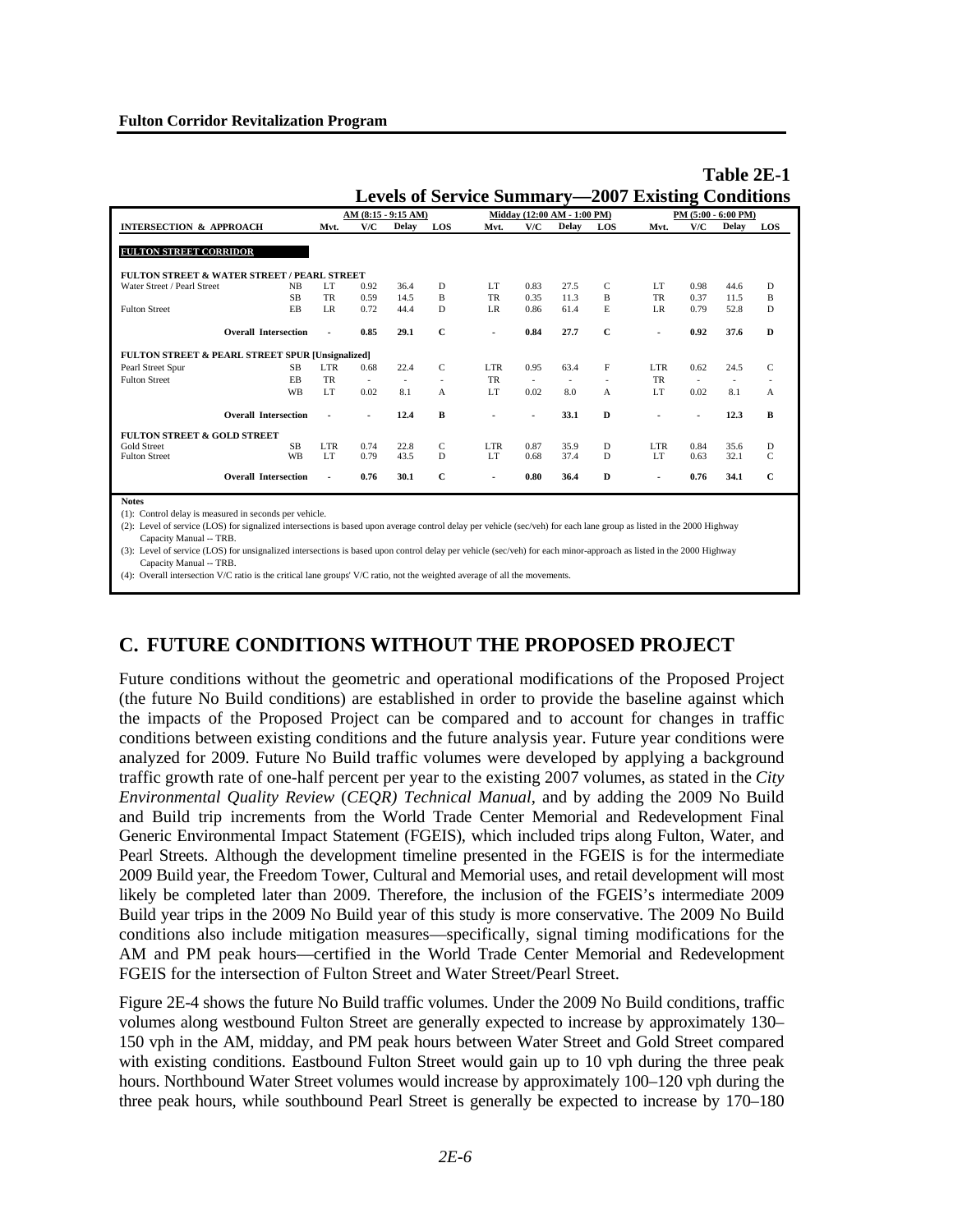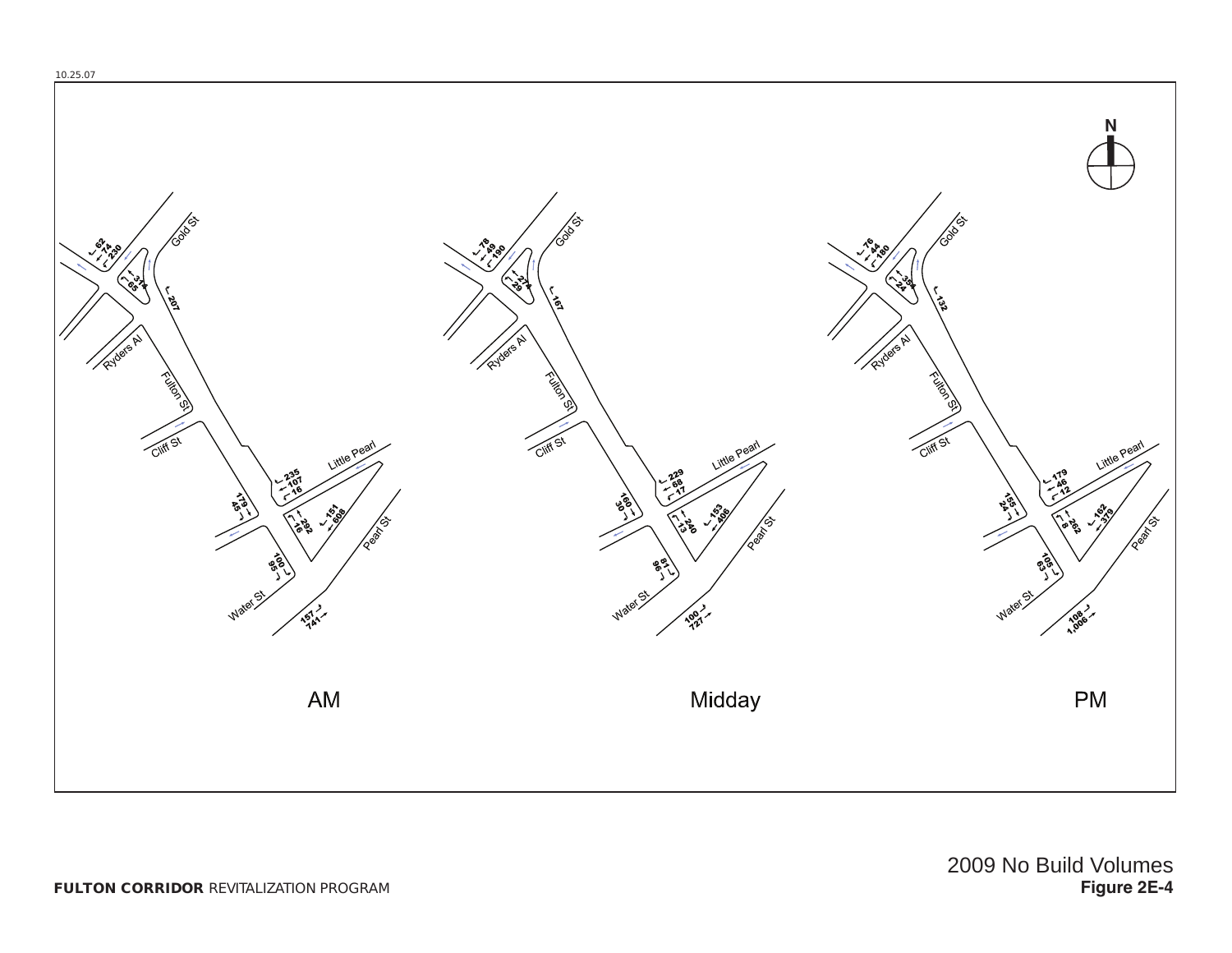vph during the AM and midday peak hours and by 220–230 vph during the PM peak hour. Gold Street and Little Pearl Street would each gain up to approximately 10 vph during the three peak hours.

Table 2E-2 summarizes the future No Build traffic levels of service. During the three analysis peak hours, both signalized intersections are expected to operate at marginally acceptable overall LOS D or unacceptable overall LOS E or F, while the unsignalized intersection would operate at unacceptable overall LOS E during the midday peak hour but at acceptable overall LOS B or C in the AM and PM peak hours. The intersection of Fulton Street and Gold Street would operate at unacceptable overall LOS E or F due to the significant volume increase on westbound Fulton Street; specifically, the westbound Fulton Street approach at Gold Street would experience LOS F conditions during all peak hours, compared with LOS C or D under the existing conditions. Northbound Water Street would also experience LOS F conditions during the PM peak hour, compared with LOS D under the existing conditions, due to volume increases on the approach as well as the additional southbound traffic on Pearl Street that would conflict with northbound left turns. Eastbound Fulton Street at Water Street/Pearl Street and Little Pearl Street at Fulton Street would continue to operate at LOS E and F, respectively, under the future No Build conditions.

|                                                             |                |                          |              |              | Levels of Set vice Summary $-$ |                          |                             |     | <b><i>AUUZ</i></b> THU DUITU CUITUITUITS |        |                     |     |
|-------------------------------------------------------------|----------------|--------------------------|--------------|--------------|--------------------------------|--------------------------|-----------------------------|-----|------------------------------------------|--------|---------------------|-----|
|                                                             |                | AM (8:15 - 9:15 AM)      |              |              |                                |                          | Midday (12:00 AM - 1:00 PM) |     |                                          |        | PM (5:00 - 6:00 PM) |     |
| <b>INTERSECTION &amp; APPROACH</b>                          | Mvt.           | V/C                      | <b>Delay</b> | LOS          | Mvt.                           | V/C                      | <b>Delay</b>                | LOS | Mvt.                                     | V/C    | Delay               | LOS |
|                                                             |                |                          |              |              |                                |                          |                             |     |                                          |        |                     |     |
| <b>FULTON STREET CORRIDOR</b>                               |                |                          |              |              |                                |                          |                             |     |                                          |        |                     |     |
|                                                             |                |                          |              |              |                                |                          |                             |     |                                          |        |                     |     |
| <b>FULTON STREET &amp; WATER STREET / PEARL STREET</b>      |                |                          |              |              |                                |                          |                             |     |                                          |        |                     |     |
| Water Street / Pearl Street<br><b>NB</b>                    | LT             | 1.02                     | 54.8         | D            | LT.                            | 0.98                     | 47.7                        | D   | LT.                                      | 1.15   | 99.2                | F   |
| <b>SB</b>                                                   | TR             | 0.74                     | 14.8         | B            | TR                             | 0.60                     | 14.8                        | B   | TR                                       | 0.68   | 15.1                | B   |
| <b>Fulton Street</b><br>EB                                  | LR.            | 0.89                     | 68.1         | E            | LR.                            | 0.88                     | 65.2                        | E   | LR.                                      | 0.92   | 74.4                | E   |
|                                                             |                |                          |              |              |                                |                          |                             |     |                                          |        |                     |     |
| <b>Overall Intersection</b>                                 | $\blacksquare$ | 0.98                     | 39.4         | D            | $\blacksquare$                 | 0.95                     | 37.8                        | D   | $\overline{\phantom{a}}$                 | 1.07   | 68.5                | E   |
|                                                             |                |                          |              |              |                                |                          |                             |     |                                          |        |                     |     |
| <b>FULTON STREET &amp; PEARL STREET SPUR [Unsignalized]</b> |                |                          |              |              |                                |                          |                             |     |                                          |        |                     |     |
| Pearl Street Spur<br><b>SB</b>                              | <b>LTR</b>     | 0.79                     | 32.4         | D            | LTR.                           | 1.08                     | 101.6                       | F   | LTR.                                     | 0.68   | 30.1                | D   |
| <b>Fulton Street</b><br>EB                                  | TR             | $\overline{\phantom{a}}$ |              |              | TR                             | $\overline{\phantom{a}}$ | $\overline{\phantom{a}}$    |     | TR                                       | $\sim$ | ٠                   |     |
| <b>WB</b>                                                   | LT.            | 0.02                     | 8.2          | А            | LT                             | 0.02                     | 8.0                         | A   | LT                                       | 0.02   | 8.1                 | A   |
|                                                             |                |                          |              |              |                                |                          |                             |     |                                          |        |                     |     |
| <b>Overall Intersection</b>                                 | $\blacksquare$ | ٠.                       | 15.9         | $\mathbf{C}$ | ٠                              |                          | 43.5                        | E   | ٠                                        | $\sim$ | 13.2                | B   |
|                                                             |                |                          |              |              |                                |                          |                             |     |                                          |        |                     |     |
| <b>FULTON STREET &amp; GOLD STREET</b>                      |                |                          |              |              |                                |                          |                             |     |                                          |        |                     |     |
| <b>Gold Street</b><br><b>SB</b>                             | LTR.           | 0.75                     | 23.5         | C            | LTR.                           | 0.90                     | 38.9                        | D   | LTR.                                     | 0.88   | 39.3                | D   |
| <b>WB</b><br><b>Fulton Street</b>                           | LT.            | 1.23                     | 157.4        | F            | LT.                            | 1.28                     | 177.3                       | F   | LT                                       | 1.03   | 82.2                | F   |
| <b>Overall Intersection</b>                                 | $\blacksquare$ | 0.94                     | 84.6         | F            |                                | 1.04                     | 100.8                       | F   |                                          | 0.93   | 61.9                | E   |
|                                                             |                |                          |              |              | ٠                              |                          |                             |     | $\blacksquare$                           |        |                     |     |

## **Table 2E-2 Levels of Service Summary – 2009 No Build Conditions**

# **D. FUTURE CONDITIONS WITH THE PROPOSED PROJECT**

Future conditions with the geometric and operational modifications of the Proposed Project (the future Build conditions) are presented below and compared with No Build conditions. Build conditions include the elimination of the free-flow right turn from westbound Fulton Street onto Gold Street at John DeLury Sr. Plaza and the diversion of the westbound right turns to the signalized intersection of Fulton Street and Gold Street, the closure of the unsignalized Little Pearl Street approach to Fulton Street and the diversion of the southbound left, through, and right turns to the signalized intersection of Fulton Street and Water Street/Pearl Street, and operational improvements described further below. The proposed geometric improvements would enlarge the pedestrian area on the northeast corner of Fulton Street and Gold Street and eliminate an existing uncontrolled pedestrian crossing on the north side of Fulton Street at Gold Street (the westbound free-flow right turn onto Gold Street). The proposed improvements would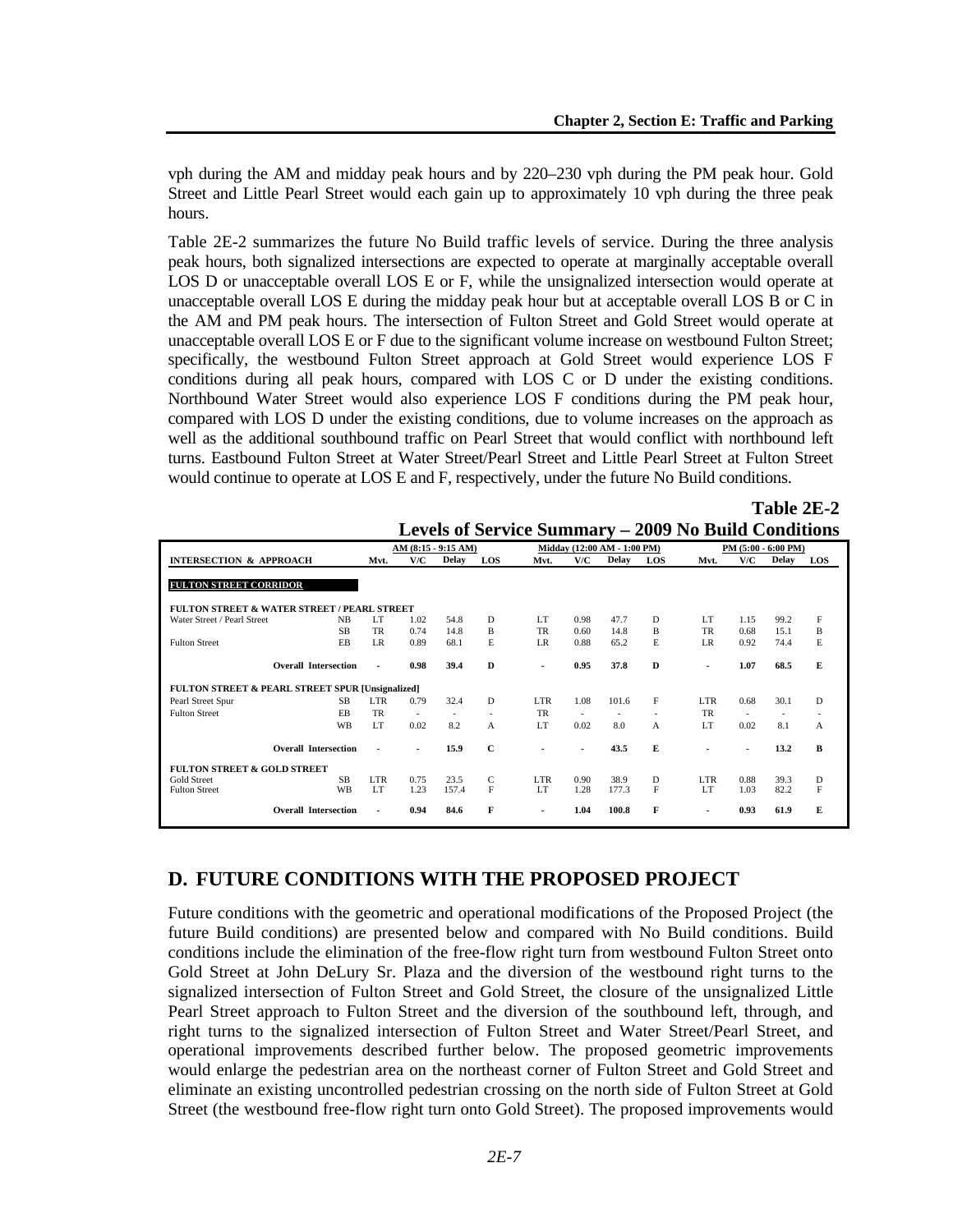also enlarge the pedestrian area on the north side of Fulton Street near Water Street/Pearl Street and eliminate an existing unsignalized crosswalk on the north leg of the Fulton Street intersection with Little Pearl Street. To implement the Proposed Project, traffic diversions and geometric and operational improvements are included as part of the Build conditions.

## **BUILD TRAFFIC DIVERSIONS**

Traffic diversions would be necessary due to the closure of Little Pearl Street. Currently, vehicles predominantly use the street to access westbound Fulton Street from Pearl Street or to access the block of Pearl Street between Fulton Street and John Street. Very few vehicles (under 20 vph) turn onto eastbound Fulton Street, since it immediately returns them to the Water Street/Pearl Street intersection, but may do so because of a wrong turn or in order to access the block between Little Pearl Street and Water Street.

Figure 2E-5 shows the future Build traffic diversions. All vehicular traffic that currently uses Little Pearl Street to turn right or go through Fulton Street would instead continue along southbound Pearl Street to the signalized intersection with Fulton Street and turn right. There, traffic with destinations along westbound Fulton Street and Little Pearl Street south of Fulton Street (vehicles that currently make right turns or through movements, respectively, from Little Pearl Street) would turn right onto Fulton Street, with a portion immediately turning left onto Little Pearl Street and the rest continuing westbound. The remaining traffic diverted from Little Pearl Street—the left turns—would continue southbound through on Pearl Street to Water Street. These cumulative traffic diversions would increase volumes on the southbound Pearl Street approach at Fulton Street by approximately 230–360 vph during the AM, midday, and PM peak hours. There would be an additional 220–350 vph on westbound Fulton Street between the Water Street/Pearl Street intersection and Little Pearl Street, but also a decrease on eastbound Fulton Street traffic by up to 20 vph during the three peak hours. Figure 2E-6 shows the resulting Build volumes due to the diversions.

At the intersection of Fulton Street and Gold Street, the vehicular traffic using the free-flow right turn—approximately 130–210 vph during the three peak hours—would be diverted to the signalized westbound Fulton Street approach. In addition to being controlled by the traffic signal, the westbound rights would also have to yield to pedestrians in the north crosswalk and make a slower 90-degree right-turn maneuver.

## **BUILD INTERSECTION DESIGN AND OPERATIONS IMPROVEMENTS**

At Fulton Street and Gold Street, the removal of the free-flow right turn lane and the relocation of John DeLury Sr. Plaza would allow for widening of the Fulton Street and Gold Street approaches to the intersection (see Figure 2E-7). With the proposed 44-foot width for Fulton Street east of Gold Street, the westbound approach would be restriped as one 12-foot shared leftthrough lane and one 16-foot exclusive right-turn lane, with "No Standing Anytime" regulations along the new north curb within at least 150 feet of the approach stop line; the wide westbound right-turn lane would better facilitate turning maneuvers by trucks. Adjacent to the westbound approach, the receiving lane (going eastbound) would be restriped as one 16-foot lane, maintaining the existing "No Standing Anytime" regulations along the south curb.

With the proposed 46-foot width of Gold Street north of Fulton Street, the southbound approach would be restriped as one 10-foot exclusive left-turn lane and one 18-foot shared through-right lane, maintaining the existing parking regulations along the west curb. Adjacent to the southbound approach, the receiving lane (going northbound) would be restriped as one wide 18-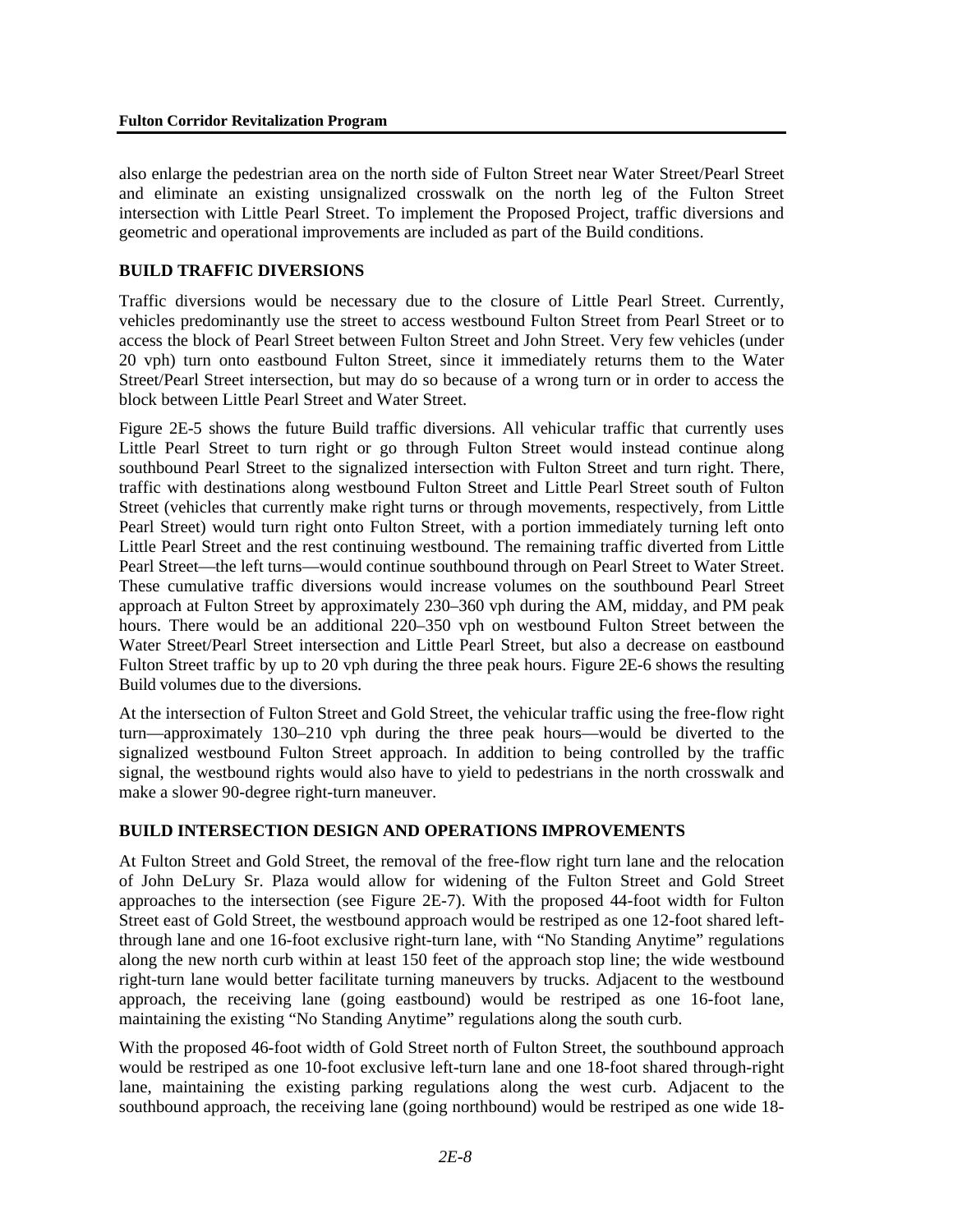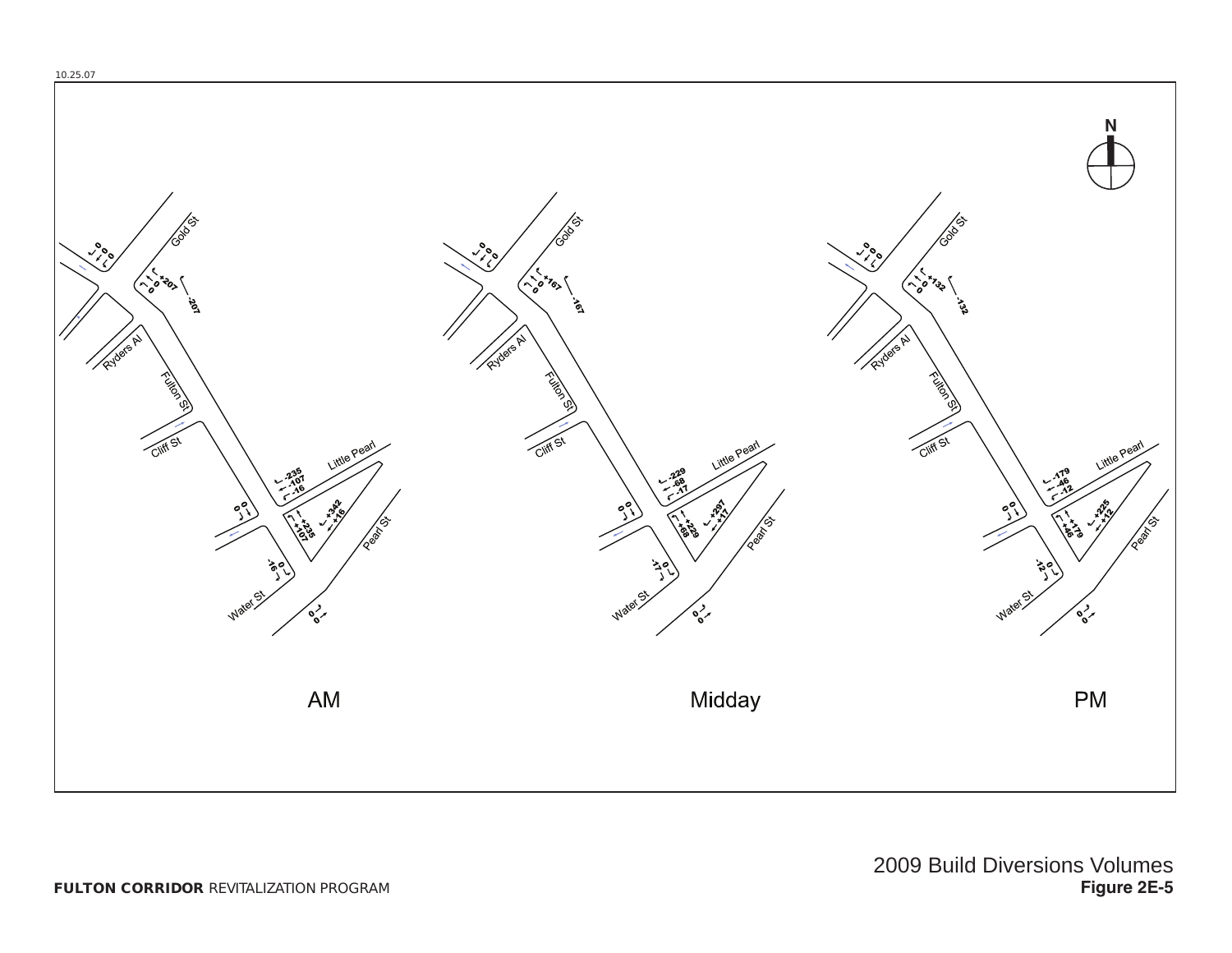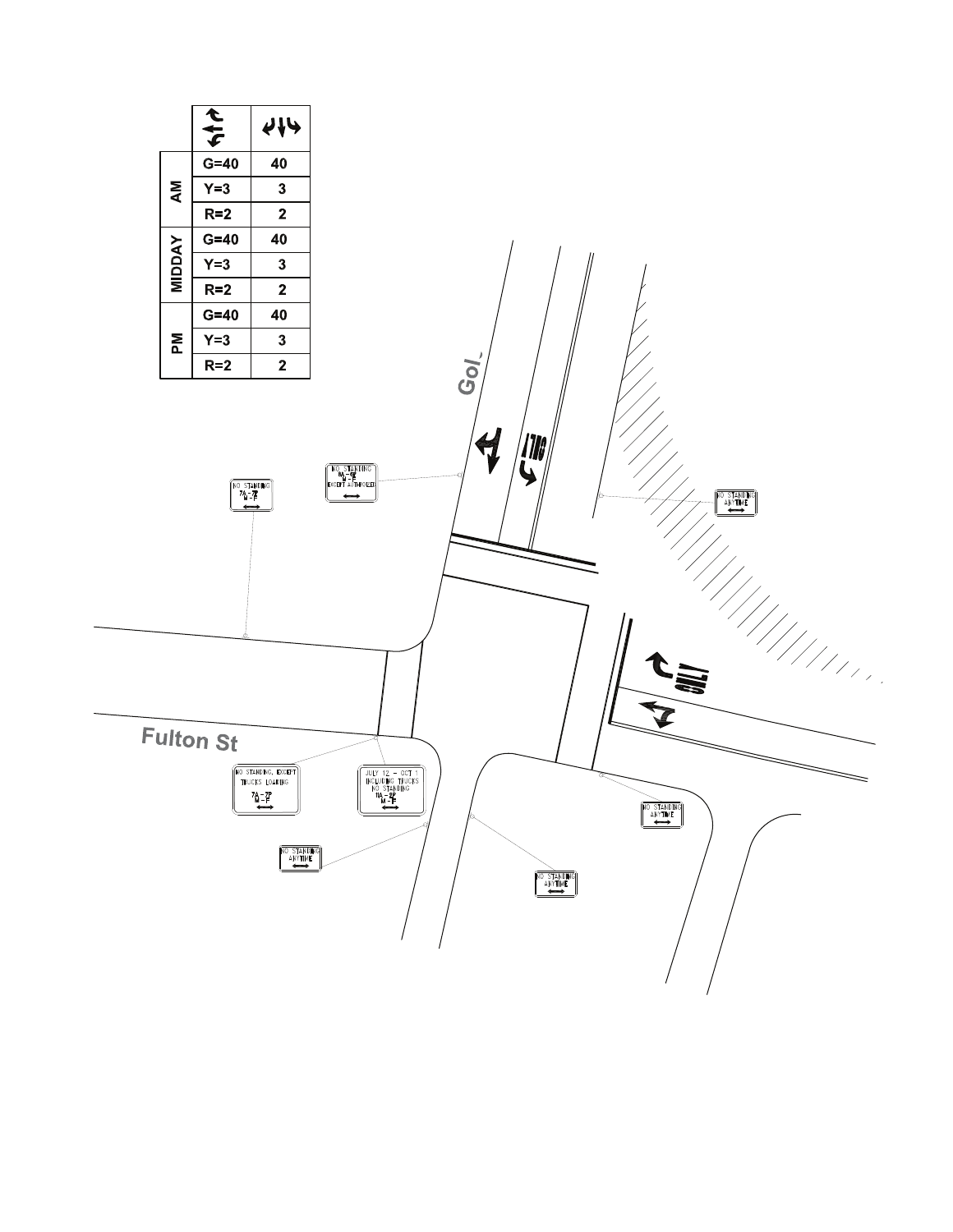foot lane to accommodate trucks turning from westbound Fulton Street onto northbound Gold Street, with "No Standing Anytime" regulations along the new east curb between Fulton Street and Ann Street. The traffic signal timing would be modified, giving 40 seconds of green time to each approach during the AM, midday, and PM peak hours, while maintaining the current 90 second cycle length. The existing signal controller has a fixed timing plan in the AM, midday, and PM peak hours. It would remain fixed under the proposed modifications, and would not require an equipment upgrade.

At Fulton Street and Gold Street, the proposed geometric configuration shown in Figure 2E-7 was tested for westbound right turns using AutoTurn software. Truck counts conducted during the AM, midday, and PM traffic counts showed that 30-foot or 40-foot single unit trucks and shuttle buses turned from westbound Fulton Street onto northbound Gold Street. To be conservative, two types of 40-foot trucks were tested using AutoTurn. The first vehicle tested was an SU-40 design vehicle, which represents a single unit truck 40 feet long, such as a fire engine or city bus. The second vehicle tested was a WB-40, which represents a 40-foot-long tractor trailer. The recommended lane widths would accommodate the SU-40 or WB-40 design vehicles if the curb on the northeast corner of Fulton Street at Gold Street is constructed at a 35 foot radius. However, the final dimensions of the northeast corner curb radius have not been designed and will be determined by the New York City Department of Transportation/Department of Design and Construction (NYCDOT/DDC); a smaller curb radius will not have a noticeable effect on levels of service at the intersection.

At Fulton Street and Water Street/Pearl Street, the closure of Little Pearl Street would shift traffic to the southbound Pearl Street approach at Fulton Street, necessitating improvements on the southbound and northbound approaches—especially the southbound right turns and northbound left turns. With the proposed 44-foot width of Fulton Street, the westbound receiving lane would be 22 feet wide to accommodate trucks turning from southbound Water Street onto westbound Fulton Street, and the eastbound approach would be restriped as one 11-foot exclusive left-turn lane and one 11-foot exclusive right-turn lane (see Figure 2E-8). However, the curbside taxi stand on the south side of Fulton Street between Pearl Street and Water Street/Pearl Street would need to be moved farther west along Fulton Street to the block between Pearl Street and Cliff Street, where it would use the eastern portion of the block, and an existing truck loading and unloading regulation would be used on the western portion of the block. Approximately two or three truck loading and unloading spaces would be displaced to retain the taxi stand on the south curb of Fulton Street.

On the north leg of the intersection, the Pearl Street centerline would be shifted five feet eastward and the southbound approach restriped as two 10-foot exclusive through lanes and one 12-foot exclusive right-turn lane. To provide for full-time use of the southbound exclusive rightturn lane for right turning traffic only, the bus stop for the M9, M15, X8, and QM1 would be moved to the far side of the intersection<sup>[1](#page-14-0)</sup> where a "No Standing Anytime" regulation exists. The tour bus parking regulation further up the block near Beekman Street would be retained. Also on the north leg of the intersection, to better align with the south leg, the northbound receiving lanes would be restriped as one 10-foot lane and one 18-foot lane.

l

<span id="page-14-0"></span> $1$  In a preliminary review of these analyses, NYCDOT suggested moving the bus stop to the far side of the intersection to facilitate southbound right turns by eliminating conflicts between through buses and right-turning vehicles. This is an effective measure that avoids significant impacts on the southbound right-turn movement, but NYCT concurrence will be needed for this modification.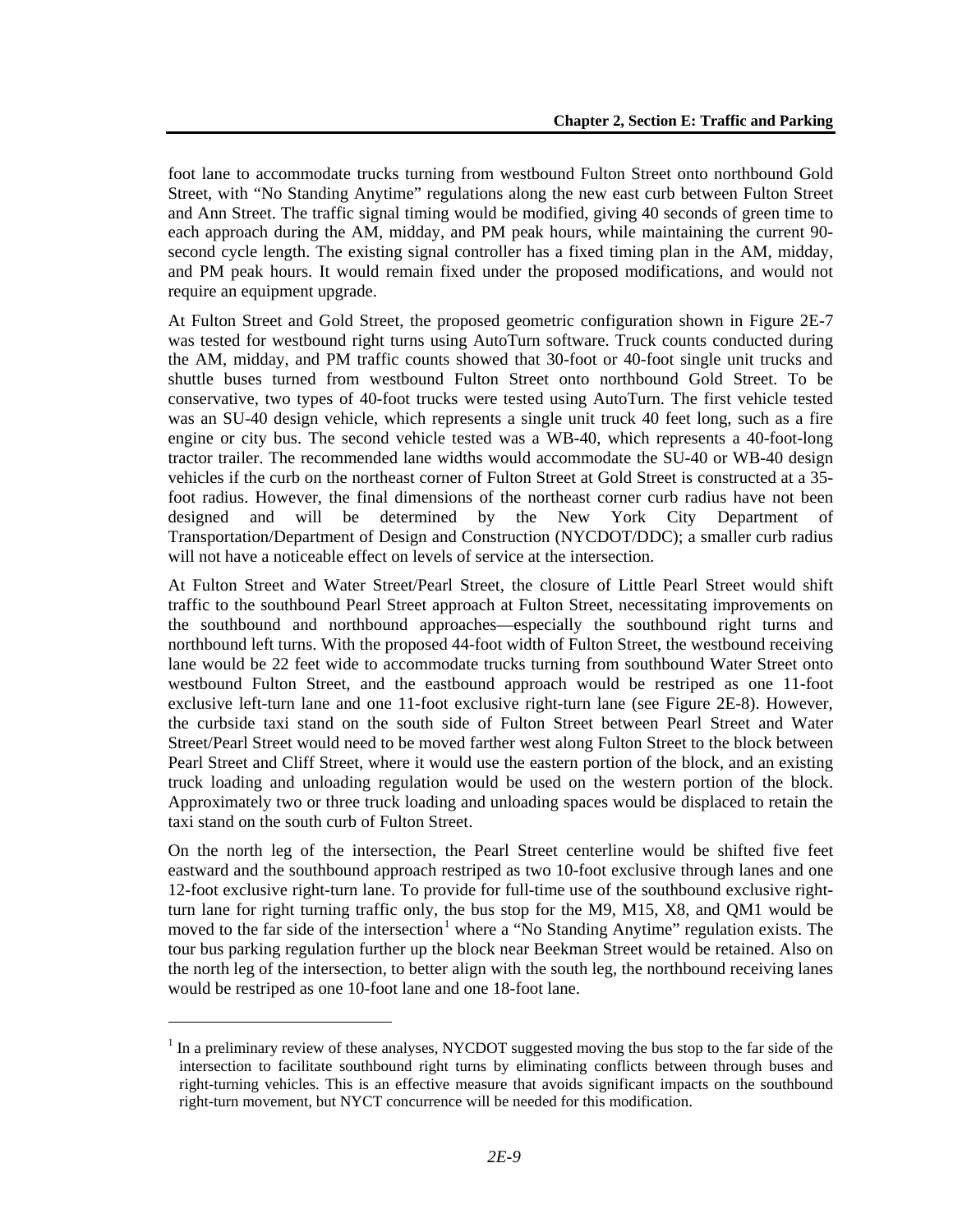On the northbound approach of Water Street at Fulton Street, lane striping modifications would not be necessary. There would continue to be one 18-foot receiving lane and one 12-foot receiving lane adjacent to a 12-foot shared left-turn/through lane and a 17-foot through lane. However, the curbside taxi stand just south of Fulton Street on the east side of Water Street would need to be moved to the south end of the block so that the existing No Standing Anytime parking regulation just south of the taxi stand could be extended to Fulton Street to reduce friction and better facilitate through movements; no existing on-street parking would be displaced to move the taxi stand.

The traffic signal timing would be modified for the AM, midday, and PM peak hours, but would maintain the existing 90-second cycle length. The existing computerized signal controller has a variable timing plan in the AM, midday, and PM peak hours, and can accept different signal timings in different peak hours. The proposed signal timings include adding a 27-second pedestrian-only phase for all crosswalks and eliminating the Lead Pedestrian Interval. It would add a northbound protected lead phase, and add a southbound right turn arrow that operates concurrently with the eastbound phase. The proposed signal timing would be as follows: 10 seconds of green in the AM peak hour (with 14 seconds of green in the midday peak hour and 11 seconds of green in the PM peak hour), 3 seconds of yellow, and 2 seconds of red on the eastbound with southbound right-turn phase; 27 seconds of combined "Walk" and "Don't Walk" on the pedestrian only phase in the AM, midday, and PM peak hours (split to be determined by NYCDOT); 7 seconds of green (with 8 seconds of green in the midday peak hour and 12 seconds of green in the PM peak hour) and 3 seconds of yellow on the northbound only phase; and 33 seconds of green (with 28 seconds of green in the midday peak hour and 27 seconds of green in the PM peak hour), 3 seconds of yellow, and 2 seconds of red on the northbound and southbound phase.

At Fulton Street and Water Street/Pearl Street, the proposed geometric configuration shown in Figure 2E-8 was tested for southbound right turns using AutoTurn software. Truck observations conducted during the AM, midday, and PM traffic counts showed that, generally, 30-foot or 40 foot single unit trucks and shuttle buses approached southbound Little Pearl Street at Fulton Street to turn right or left, or go through. In addition, one 40-foot tractor trailer was observed making a southbound right turn from Little Pearl Street onto westbound Fulton Street during the midday peak hour. Therefore, two types of 40-foot trucks were tested using AutoTurn. The first vehicle tested was an SU-40 design vehicle, which represents a single unit truck 40 feet long, such as a fire engine or city bus. The second vehicle tested was a WB-40, which represents a 40 foot-long tractor trailer. The recommended lane widths would accommodate the SU-40 or WB-40 design vehicles if the curb on the northwest corner of Fulton Street at Water/Pearl Street is constructed at a 30-foot radius. However, as with the westbound right turn from Fulton Street onto Gold Street, the final dimensions of the northwest corner curb radius at Fulton Street and Water Street/Pearl Street have not been designed and will be determined by NYCDOT/DDC; a smaller curb radius will not have a noticeable effect on levels of service at the intersection.

## **BUILD LEVELS OF SERVICE AND DETERMINATION OF SIGNIFICANT ADVERSE TRAFFIC IMPACTS**

The assessment of potential significant traffic impacts of the Proposed Project is based on significant impact criteria defined in the *CEQR Technical Manual*. No Build LOS A, B, or C conditions that deteriorate to unacceptable LOS D, E, or F in the future Build conditions are considered a significant traffic impact. For future No Build LOS A, B, or C conditions that deteriorate to LOS D, mitigation to mid-LOS D (45.0 seconds of delay for signalized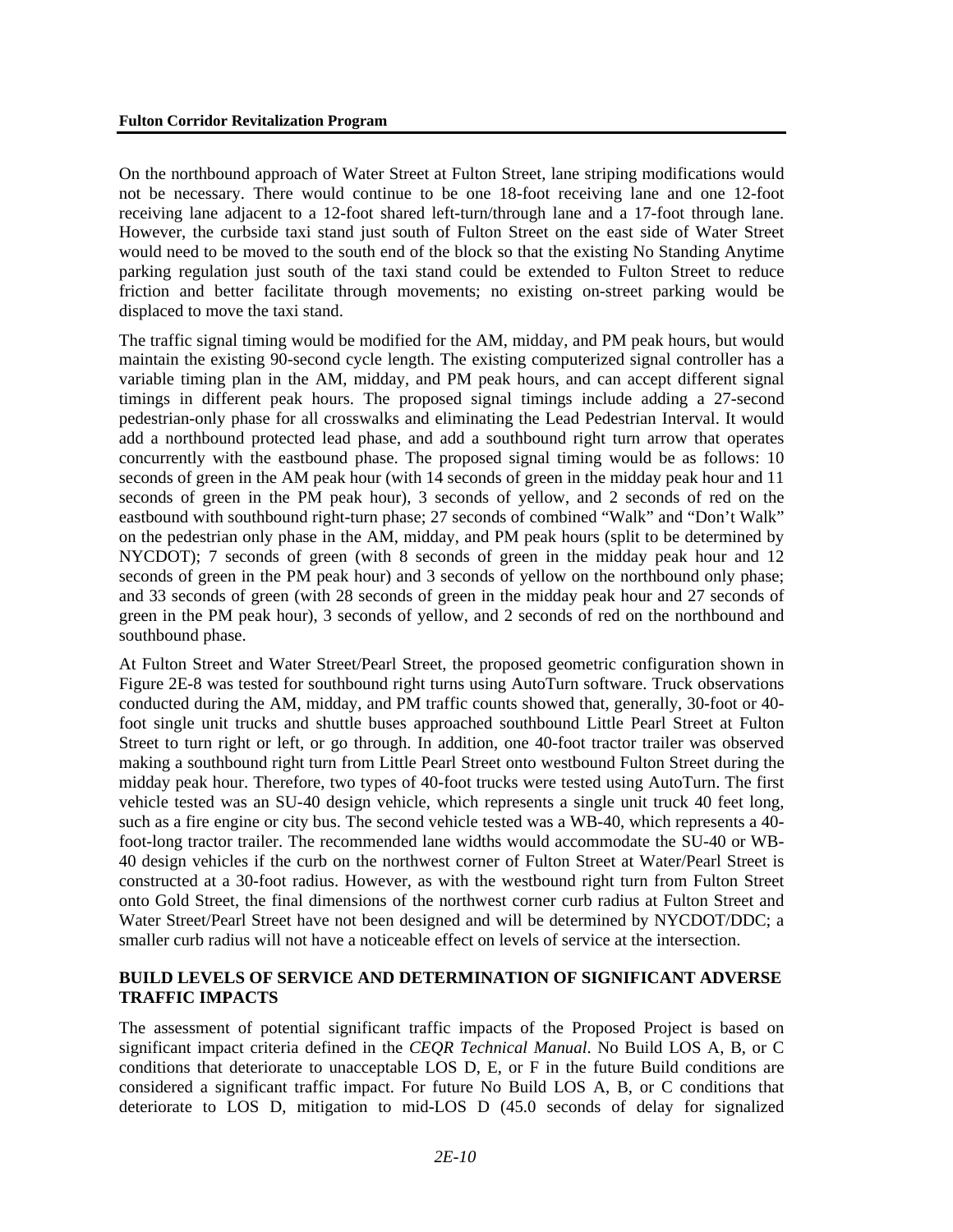intersections and 30.0 seconds of delay for unsignalized intersections) needs to be considered to fully mitigate the impact.

For a No Build LOS D, an increase of delay by 5 or more seconds in the Build condition is considered a significant impact if the Build delay meets or exceeds 45.0 seconds. For a No Build LOS E, the threshold is a 4-second increase in Build delay; for a No Build LOS F, a 3-second increase in delay in the Build condition is significant. However, if a No Build LOS F condition already has delays in excess of 120 seconds, an increase in delay of more than 1 second is considered significant, unless the Proposed Project would generate fewer than 5 vehicles through that intersection in the peak hour (signalized intersections) or fewer than 5 passenger-carequivalents (PCEs) in the peak hour along the critical approach (unsignalized intersections). In addition, for unsignalized intersections, for the minor street to generate a significant impact, 90 PCEs must be identified in the Build condition in any peak hour.

For a roadway improvement project in New York City, a 10-second increase between No Build and Build conditions is customarily used as the threshold to determine significant adverse traffic impacts in an environmental study. The *CEQR Technical Manual* significant impact thresholds are more stringent and intended for development projects that generate a net increase in vehicular traffic volumes in the study area. Although the Proposed Project does not increase the net amount of vehicular traffic volumes in the study area, traffic diversions and geometric and operational modifications associated with the Proposed Project at these congested intersections require a stringent level of service deterioration threshold to retain acceptable levels of service. Therefore, the more conservative *CEQR Technical Manual* thresholds have been used to determine potential significant adverse traffic impacts.

Table 2E-3 summarizes the future Build traffic levels of service. Under Build conditions, the intersection of Fulton Street and Gold Street would operate at marginally acceptable overall LOS D during the AM and midday peak hours, and overall LOS C during the PM peak hour, compared with unacceptable overall LOS F in the AM and midday peak hours and unacceptable LOS E in the PM peak hour under No Build conditions. The westbound Fulton Street shared left-through movement at the intersection is expected to experience LOS E conditions during the AM and midday peak hours and LOS C during the PM peak hour, compared with LOS F under the No Build conditions for all three peak hours. The reconfigured westbound right turn movement would operate at marginally acceptable LOS D during the AM and midday peak hours and acceptable LOS C during the PM peak hour. Although the reconfigured right turn is no longer a free-flow (zero control delay) movement, the projected delays for the new movement under the Build conditions are acceptable during all three analysis periods. Therefore, no significant adverse traffic impacts would occur at Fulton Street and Gold Street.

With the closure of Little Pearl Street at Fulton Street, the elimination of vehicle delays on the southbound approach, especially the high delays experienced during the midday peak hour, would improve the intersection's overall levels of service to acceptable overall LOS A during all three peak hours under Build conditions compared with LOS C in the AM peak hour, LOS E in the midday peak hour, and LOS B in the PM peak hour under No Build conditions.

At Fulton Street and Water Street/Pearl Street, the AM and midday peak hours would operate at marginally acceptable overall LOS D and acceptable overall LOS C, respectively, while the PM peak hour would be at unacceptable overall LOS E under Build conditions, compared with marginally acceptable overall LOS D in the AM and midday peak hours and unacceptable LOS E in the PM peak hour under No Build conditions. The following individual movements would operate at unacceptable LOS E under Build conditions: northbound Water Street during the PM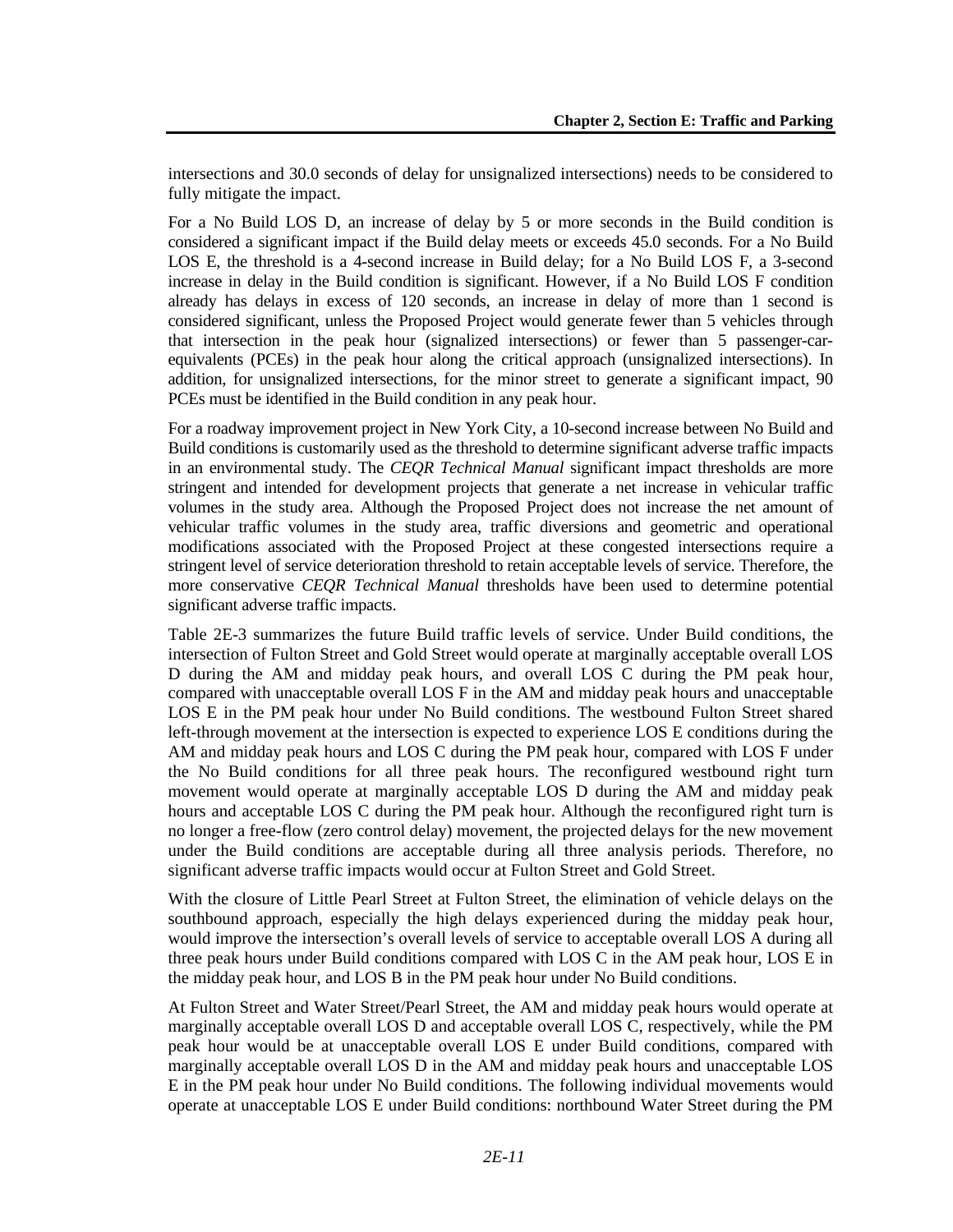peak hour; the eastbound Fulton Street left turn during the AM and PM peak hours; and the eastbound Fulton Street right turn during the AM peak hour. This is compared with individual movements that would operate at unacceptable LOS E or F under No Build conditions: northbound Water Street during the PM peak hour at LOS F; and the eastbound left and right turns during the AM, midday, and PM peak hours at LOS E. Therefore, no significant adverse traffic impacts would occur at Fulton Street and Water Street/Pearl Street.

|                                                  |                |        | .                   |              |                          |                             |       |              |                          |                          |                          |              |
|--------------------------------------------------|----------------|--------|---------------------|--------------|--------------------------|-----------------------------|-------|--------------|--------------------------|--------------------------|--------------------------|--------------|
|                                                  |                |        | AM (8:15 - 9:15 AM) |              |                          | Midday (12:00 AM - 1:00 PM) |       |              |                          |                          | PM (5:00 - 6:00 PM)      |              |
| <b>INTERSECTION &amp; APPROACH</b>               | Mvt.           | V/C    | Delay               | LOS          | Mvt.                     | V/C                         | Delay | LOS          | Mvt.                     | V/C                      | Delay                    | LOS          |
|                                                  |                |        |                     |              |                          |                             |       |              |                          |                          |                          |              |
| <b>FULTON STREET CORRIDOR</b>                    |                |        |                     |              |                          |                             |       |              |                          |                          |                          |              |
| FULTON STREET & WATER STREET / PEARL STREET      |                |        |                     |              |                          |                             |       |              |                          |                          |                          |              |
| Water Street / Pearl Street<br>NB                | LT             | 1.00   | 51.1                | D            | LT                       | 0.91                        | 36.9  | D            | LT                       | 1.08                     | 76.0                     | E            |
| <b>SB</b>                                        | T              | 0.86   | 36.0                | D            | T                        | 0.60                        | 29.1  | $\mathsf{C}$ | T                        | 0.75                     | 35.3                     | D            |
|                                                  | $\mathbb{R}$   | 0.79   | 20.8                | C            | R                        | 0.91                        | 31.7  | C            | R                        | 0.95                     | 42.2                     | D            |
| EB<br><b>Fulton Street</b>                       | L              | 0.75   | 67.2                | E            | L                        | 0.37                        | 38.7  | D            | L                        | 0.74                     | 60.8                     | E            |
|                                                  | $\mathbb{R}$   | 0.65   | 60.5                | $\mathbf E$  | $\mathbb{R}$             | 0.61                        | 49.9  | D            | R                        | 0.39                     | 43.7                     | D            |
|                                                  |                |        |                     |              |                          |                             |       |              |                          |                          |                          |              |
| <b>Overall Intersection</b>                      | ٠              | 0.95   | 40.8                | D            | $\blacksquare$           | 0.60                        | 34.5  | $\mathbf{C}$ | $\overline{\phantom{0}}$ | 1.02                     | 58.4                     | E            |
| FULTON STREET & PEARL STREET SPUR [Unsignalized] |                |        |                     |              |                          |                             |       |              |                          |                          |                          |              |
| <b>SB</b><br>Pearl Street Spur                   | ÷.             |        |                     |              |                          |                             |       |              |                          |                          |                          |              |
| <b>Fulton Street</b><br>EB                       | <b>TR</b>      | $\sim$ | ٠                   | $\sim$       | <b>TR</b>                | ÷,                          | ÷.    | $\sim$       | <b>TR</b>                | ٠                        | $\overline{\phantom{a}}$ |              |
| WB                                               | LT             | 0.13   | 8.6                 | A            | LT                       | 0.11                        | 8.3   | A            | LT                       | 0.11                     | 8.4                      | A            |
|                                                  |                |        |                     |              |                          |                             |       |              |                          |                          |                          |              |
| <b>Overall Intersection</b>                      | ٠              |        | 6.2                 | A            | $\overline{\phantom{a}}$ | ٠                           | 6.2   | A            | $\overline{\phantom{a}}$ | $\overline{\phantom{a}}$ | 6.2                      | A            |
| <b>FULTON STREET &amp; GOLD STREET</b>           |                |        |                     |              |                          |                             |       |              |                          |                          |                          |              |
| <b>SB</b><br><b>Gold Street</b>                  | L              | 0.52   | 21.4                | $\mathsf{C}$ | L                        | 0.54                        | 22.5  | $\mathsf C$  | L                        | 0.46                     | 20.8                     | C            |
|                                                  | TR             | 0.41   | 19.6                | B            | TR                       | 0.53                        | 23.7  | $\mathsf{C}$ | <b>TR</b>                | 0.52                     | 24.5                     | $\mathsf{C}$ |
| <b>WB</b><br><b>Fulton Street</b>                | LT             | 0.96   | 57.6                | E            | LT                       | 0.99                        | 68.0  | E.           | LT                       | 0.80                     | 33.6                     | $\mathsf{C}$ |
|                                                  | $\mathbb{R}$   | 0.82   | 43.1                | D            | $\mathbb{R}$             | 0.76                        | 38.7  | D            | R                        | 0.43                     | 21.0                     | $\mathsf{C}$ |
|                                                  |                |        |                     |              |                          |                             |       |              |                          |                          |                          |              |
| <b>Overall Intersection</b>                      | $\blacksquare$ | 0.74   | 38.7                | D            | $\blacksquare$           | 0.77                        | 42.3  | D            |                          | 0.66                     | 27.1                     | $\mathbf{C}$ |
|                                                  |                |        |                     |              |                          |                             |       |              |                          |                          |                          |              |

|                                                          | Table 2B-5 |
|----------------------------------------------------------|------------|
| <b>Levels of Service Summary – 2009 Build Conditions</b> |            |

**Table 2E-3**

## **BUILD PEDESTRIAN ANALYSES**

Because the pedestrian areas are currently used predominantly by residents and local workers in the neighborhood, and only minor increases in the square feet of pedestrian areas are proposed, it is expected that the expanded John DeLury Sr. Plaza and Fulton Street north curb park space would not generate additional pedestrian trips above the amount of background growth estimated between the existing condition to the future 2009 No Build condition. The existing pedestrian crosswalk volumes were grown by one-half percent per year for the 2009 No Build and Build conditions. With the elimination of the uncontrolled pedestrian crossing of the free-flow right turn from westbound Fulton Street onto Gold Street at John DeLury Sr. Plaza and the elimination of the unsignalized pedestrian crosswalk across Little Pearl Street on the north side of Fulton Street, Build conditions would generally be safer for pedestrians when compared with No Build conditions.

Pedestrian level of service analyses were performed to compare No Build and Build conditions and determine potential significant adverse impacts. According to the *CEQR Technical Manual*, for crosswalks in Midtown, Lower Manhattan, and Downtown Brooklyn, a significant impact may be considered for a deterioration (decrease) of one square foot per pedestrian when No Build conditions are at LOS E or F.

Pedestrian level of service analyses conducted on the north crosswalk at Fulton Street and Gold Street show an improvement under Build conditions when compared with No Build conditions.